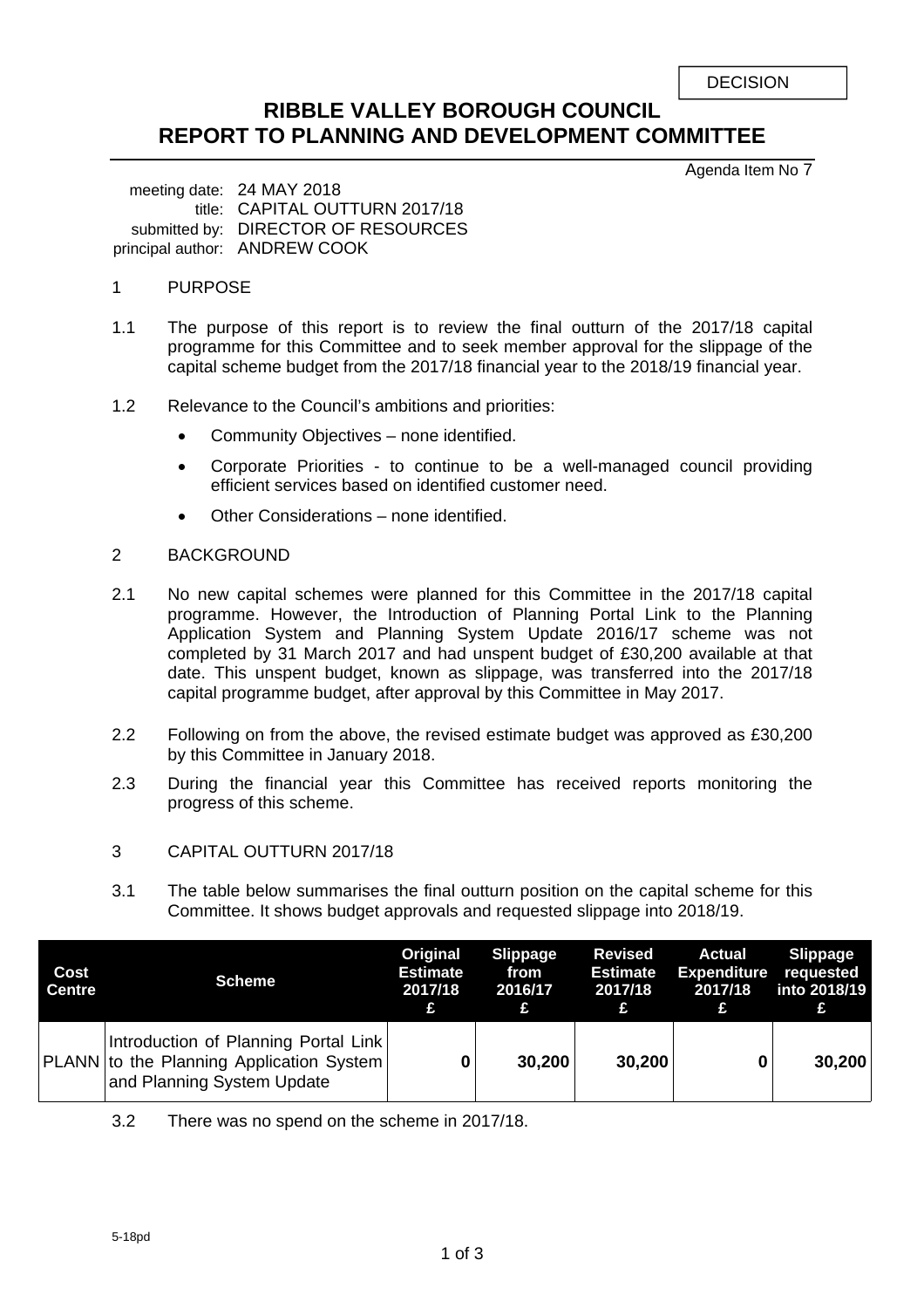3.3 Officers are waiting to complete the implementation of the Local Land Property Gazetteer and Planning integration, which is expected to be completed by May 2018, before commencing work on the Planning Portal and Planning System upgrade. The Planning Portal link will be implemented first, followed by the Planning / Building Control System upgrade, which are expected to be completed in the financial year 2018/19. Slippage of £30,200 into 2018/19 is required to complete the full scheme implementation.

#### 4 SLIPPAGE

- 4.1 Where capital schemes are not financially complete at year-end and there is an unspent budget to be moved into the next financial year, this is known as slippage. For this Committee slippage of £30,200 is requested into 2018/19 for the Introduction of Planning Portal Link to the Planning Application System and Planning System Update scheme.
- 4.2 Attached at Annex 1 is the request for slippage form. This Committee is asked to consider and approve the request.

#### 5 RISK ASSESSMENT

- 5.1 The risks associated with this report are set down below:
	- Resources There are no additional financing requirements needed. A sum of £30,200 has been set aside in the Council's capital resources to fund the scheme slippage requested.
	- Technical, Environmental and Legal None.
	- Political None.
	- Reputation Sound financial planning for known capital commitments safeguards the reputation of the Council.
	- Equality and Diversity Equality and diversity issues are examined as part of the capital bid appraisal process.

#### 6 CONCLUSION

6.1 There was no spend on the Introduction of Planning Portal Link to the Planning Application System and Planning System Update scheme in 2017/18. Slippage of £30,200 into 2018/19 is required to complete the scheme.

#### 7 RECOMMENDED THAT COMMITTEE

7.1 Consider the request for slippage shown at Annex 1 and approve the slippage of £30,200 into the 2018/19 financial year for the Introduction of Planning Portal Link to the Planning Application System and Planning System Update scheme.

SENIOR ACCOUNTANT **Example 20 SENIOR ACCOUNTANT** 

PD5-18/AC/AC 10 May 2018 For further information please ask for Andrew Cook. BACKGROUND PAPERS – None